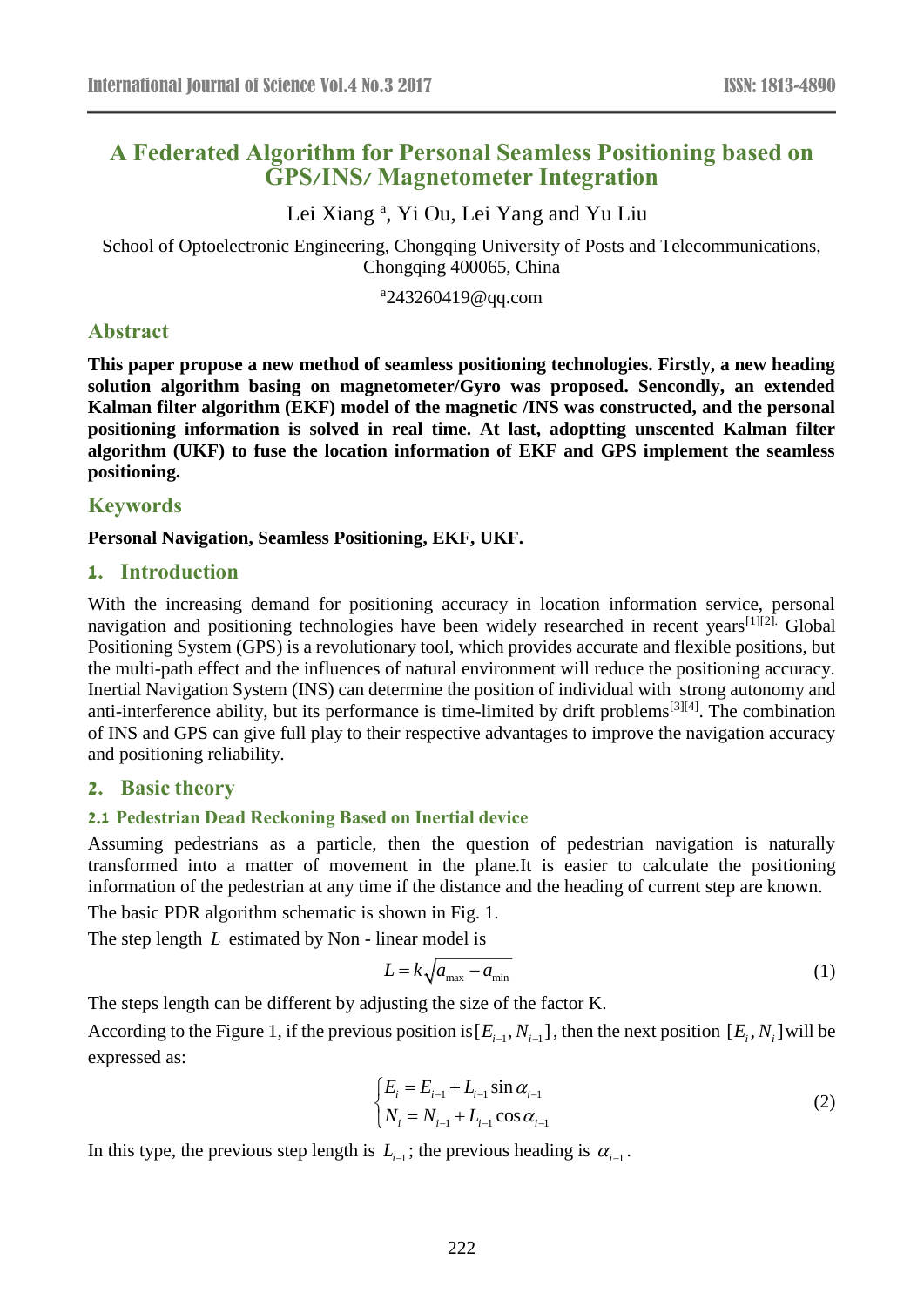

Fig.1 PDR Schematic

#### **2.2 Attitude Calculation Based on Quaternion**

The attitude matrix can be solved by the attitude differential equation of the triaxial angular rate, and the quaternion is a most common way to update the vector posture angle. The concrete formula is:

$$
\dot{Q} = \frac{1}{2} Q \otimes \vec{w}, \ Q(t_0) = Q_1 \tag{3}
$$

In the type, the real matrix is  $\dot{Q}$ ; the attitude angular velocity quaternion is  $\vec{w}$ ; the initial quaternion is  $Q_1$ . The specific matrix expression is as follows:

$$
\begin{bmatrix}\n\mathbf{i} \\
q_0 \\
\mathbf{i} \\
q_1 \\
\mathbf{i} \\
q_2 \\
\mathbf{j} \\
q_3\n\end{bmatrix} = \frac{1}{2} \begin{bmatrix}\n0 & -\omega_1 & -\omega_2 & -\omega_3 \\
\omega_1 & 0 & \omega_3 & -\omega_2 \\
\omega_2 & -\omega_3 & 0 & \omega_1 \\
\omega_3 & \omega_2 & -\omega_1 & 0\n\end{bmatrix} \begin{bmatrix}\nq_0 \\
q_1 \\
q_2 \\
q_3\n\end{bmatrix}
$$
\n(4)

Then, the attitude matrix of the quaternion is obtained:<br> $\int q_1^2 + q_2^2 - q_2^2 - q_3^2 = 2 (q_2 q_1 + q_2^2 + q_3^2 + q_4^2)$ 

Fix of the quaternion is obtained:  
\n
$$
T_n^b = \begin{bmatrix} q_1^2 + q_2^2 - q_3^2 - q_4^2 & 2 (q_2 q_3 + q_1 q_4) & 2 (q_2 q_4 - q_1 q_3) \\ 2 (q_2 q_3 - q_1 q_4) & q_1^2 - q_2^2 + q_3^2 - q_4^2 & 2 (q_3 q_4 + q_1 q_2) \\ 2 (q_2 q_4 + q_1 q_3) & 2 (q_3 q_4 - q_1 q_2) & q_1^2 - q_2^2 - q_3^2 + q_4^2 \end{bmatrix}
$$
\n(5)

#### **2.3 Heading estimation by Magnetometer/Gyro**

There is a limitted effect in heading which soluted by gyro alone in the case of pedestrian turning. This paper proposed a new heading solution algorithm based on magnetometer/Gyro, the specific process is as follows:

$$
w_M^k = \frac{\theta_M^k - \theta_M^{k-1}}{T}
$$
 (6)

In the type, the Heading an soluted by magnetometer is  $\theta_M$ ; the Intervals between moment k-1 and k is T; the average angular rate value is  $w_M^k$ .

Combined with the the gyro angular rate, the optimal angle rate is:

$$
w_k = (1 - \chi)w_{Gyc}^k + \chi w_M^k, (0 \le \chi \le 1)
$$
\n(7)

In the type, the parameter  $\chi$  can be adjust proportional to N which can be expressed as follows: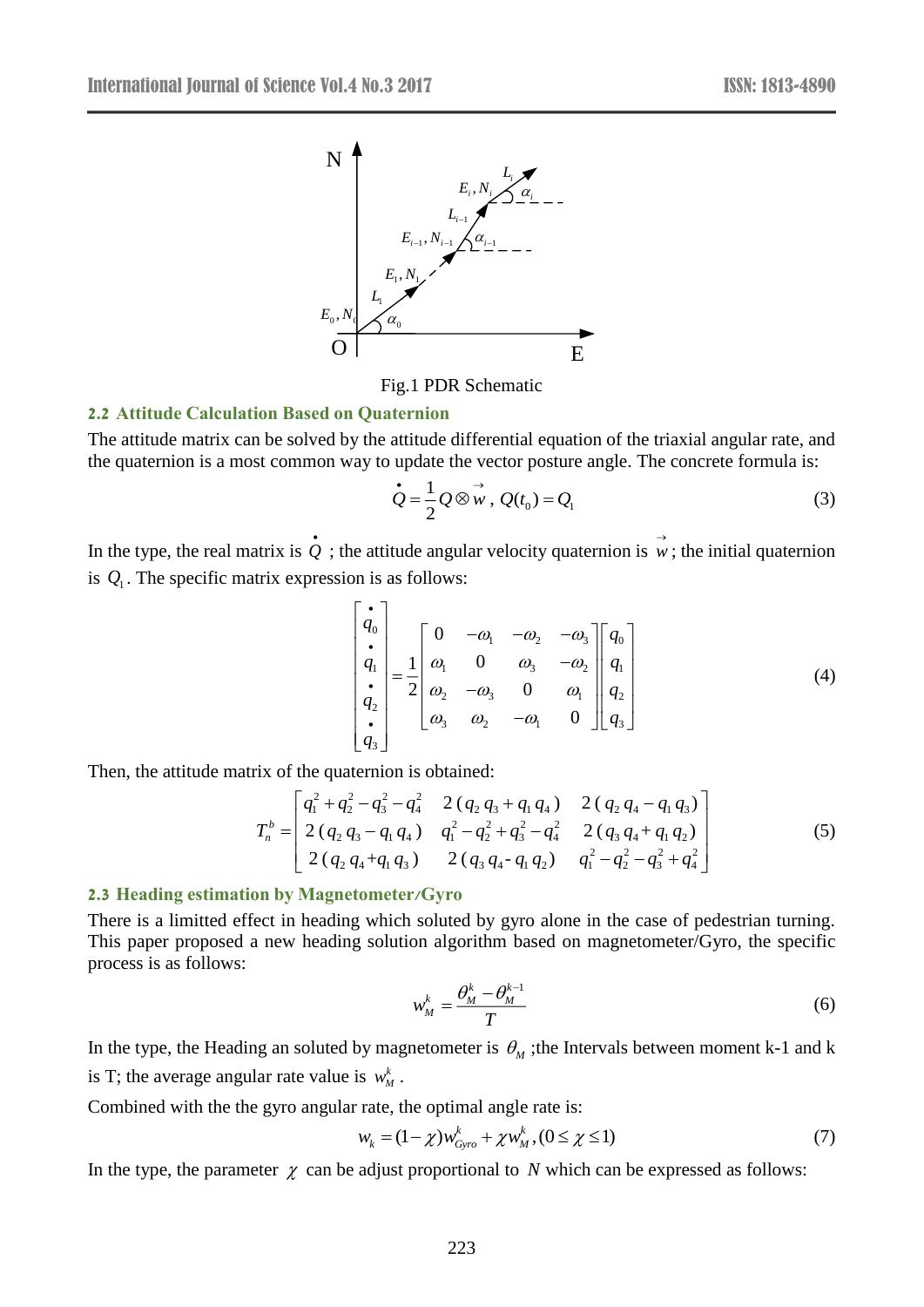$$
N = \left| \text{mod}_{M}^{k} - \text{mod}_{M}^{local} \right| \tag{8}
$$

In the type, the model of the magnetometer at moment k is  $mod_M^k$ ; The model of local Magnetometer is mod<sup>*local*</sup>. The N is not equal to zero in the situation of external magnetic interference.

In some case, even if the moel of magnetometer changes a little but there is a big error in angle solved by magnetometer .So, the above derivation must meet the following condition:

$$
-M < w_M^k - w_{Gyro}^k < M \tag{9}
$$

### **3. Fusion algorithm model**

#### **3.1 Attitude Fusion Based on Extended Kalman Filter(EKF)**

The EKF fusion model requires a state equation and an observation equation, and the normalized accelerometer value and the measured value of the magnetometer are taken as the observation vector. The derivation process is as follows:

State equation:

$$
X_{k} = q(k) = \Phi_{k,k-1}(\omega_{k}, T_{k})X_{k-1} + W_{k}
$$
  
= exp( $\frac{1}{2}\Omega(\omega_{k})T_{k})q_{k-1} + W_{k}$  (10)

In the type, the state transition matrix is  $\Phi_{k,k-1}(\omega_k, T_k)$ ; the optimum triaxial angular rate is  $\omega_k$ ; the state noise matrix is  $W_k$ , which covariance matrix is  $J(k)$ .

Observation equatio

$$
Y_k = \begin{bmatrix} A_k \\ M_k \end{bmatrix} = f(X_k) + V_k = \begin{bmatrix} C_n^b(q_k) & 0 \\ 0 & C_n^b(n) \end{bmatrix} \begin{bmatrix} G \\ H \end{bmatrix} + \begin{bmatrix} V_k^m \\ V_k^a \end{bmatrix}
$$
(11)

In the type, the normalized accelerometer value is  $A_k$ ; the normalized magnetometer value is  $M_k$ ; the gravity acceleration normalized vector is  $G$ ; the magnetic field normalized vector is  $H$ ; the quaternion updated posture transformation matrix is  $T_n^b(q_k)$  $\int_{\mathbf{R}}^{\mathbf{b}}(q_k)$  the noise vector is  $V_k^m$ , which covariance matrix is:

$$
\delta = \begin{bmatrix} \sigma_{\rm a}^2 I & 0 \\ 0 & \sigma_{\rm m}^2 I \end{bmatrix} \tag{12}
$$

The jacobian matrix is used to process the measurement equations:

$$
N = |\text{mod}_{M}^{k} - \text{mod}_{M}^{local}|
$$
\n(8)  
\n
$$
\text{eter at moment k is mod}_{M}^{k}; \text{ The model of local Magnetic meter}
$$
\nin the situation of external magnetic interference.\n\neto  
\n
$$
-M < w_{M}^{k} - w_{\text{Oym}}^{k} < M
$$
\n(9)  
\n
$$
-M < w_{M}^{k} - w_{\text{Oym}}^{k} < M
$$
\n(9)  
\n**ed Kalman Filter (EKF)**\n(e equation and an observation equation, and the normalized  
\nvalue of the magnetometer are taken as the observation vector.\n\n
$$
\text{where } \frac{1}{2} \Omega(\omega_{k}) T_{k}) X_{k-1} + W_{k}
$$
\n
$$
= \exp(\frac{1}{2} \Omega(\omega_{k}) T_{k}) Y_{k-1} + W_{k}
$$
\nis  $\Phi_{k,k-1}(\omega_{k}, T_{k})$ ; the optimum triaxial angular rate is  $\omega_{k}$ ; the  
\nance matrix is  $J(k)$ .\n\n
$$
f(X_{k}) + V_{k} = \begin{bmatrix} C_{n}^{k}(q_{k}) & 0 \\ 0 & C_{n}^{k}(n) \end{bmatrix} \begin{bmatrix} G \\ H \end{bmatrix} + \begin{bmatrix} V_{k}^{m} \\ V_{k}^{a} \end{bmatrix}
$$
\n(11)  
\n
$$
\text{for is } G \text{; the magnetic field normalized vector is } H \text{, the\nmotion matrix is } T_{n}^{k}(q_{k}) \text{, the noise vector is } W_{k}^{m}, \text{which}
$$
\n
$$
\delta = \begin{bmatrix} \sigma_{a}^{2}I & 0 \\ 0 & \sigma_{m}^{2}I \end{bmatrix}
$$
\n(12)  
\nthe measurement equations:\n
$$
\begin{cases}\nH_{k,k-1}(\hat{x}_{k-1}) = \frac{\partial \Phi_{k,k-1}(X)}{\partial X} \Big|_{X=x} & (13)\nF_{k}(\hat{x}_{k,k-1}) = \frac{\partial f_{k-1}(X)}{\partial X} \Big|_{X=x} & (13)\nF_{k}(\hat{x}_{k,k-1}) = \frac{\partial f_{k-1}(X)}{\partial X} \Big|_{X=x} & (13)\nstate equation and an observation equation.
$$

In the type, the  $H_{k,k-1}(\hat{m}_{k-1})$  $\hat{m}_{k-1}(\hat{m}_{k-1})$  is the jacobian matrix elements to  $\Phi_{k,k-1}(\omega_k, T_k)$ ; the  $F_k(\hat{x}_{k,k-1})$  is the jacobian matrix elements to  $f(X_k)$ .

#### **3.2 GPS / PDR Seamless Location Based on Unscented Kalman Filter (UKF)**

The UKF fusion model also requires a state equation and an observation equation,This paper takes position, step size,and heading angle into the non - linear dynamic state. dynamic state:

$$
X = [E \ N \ S \ \psi] \tag{14}
$$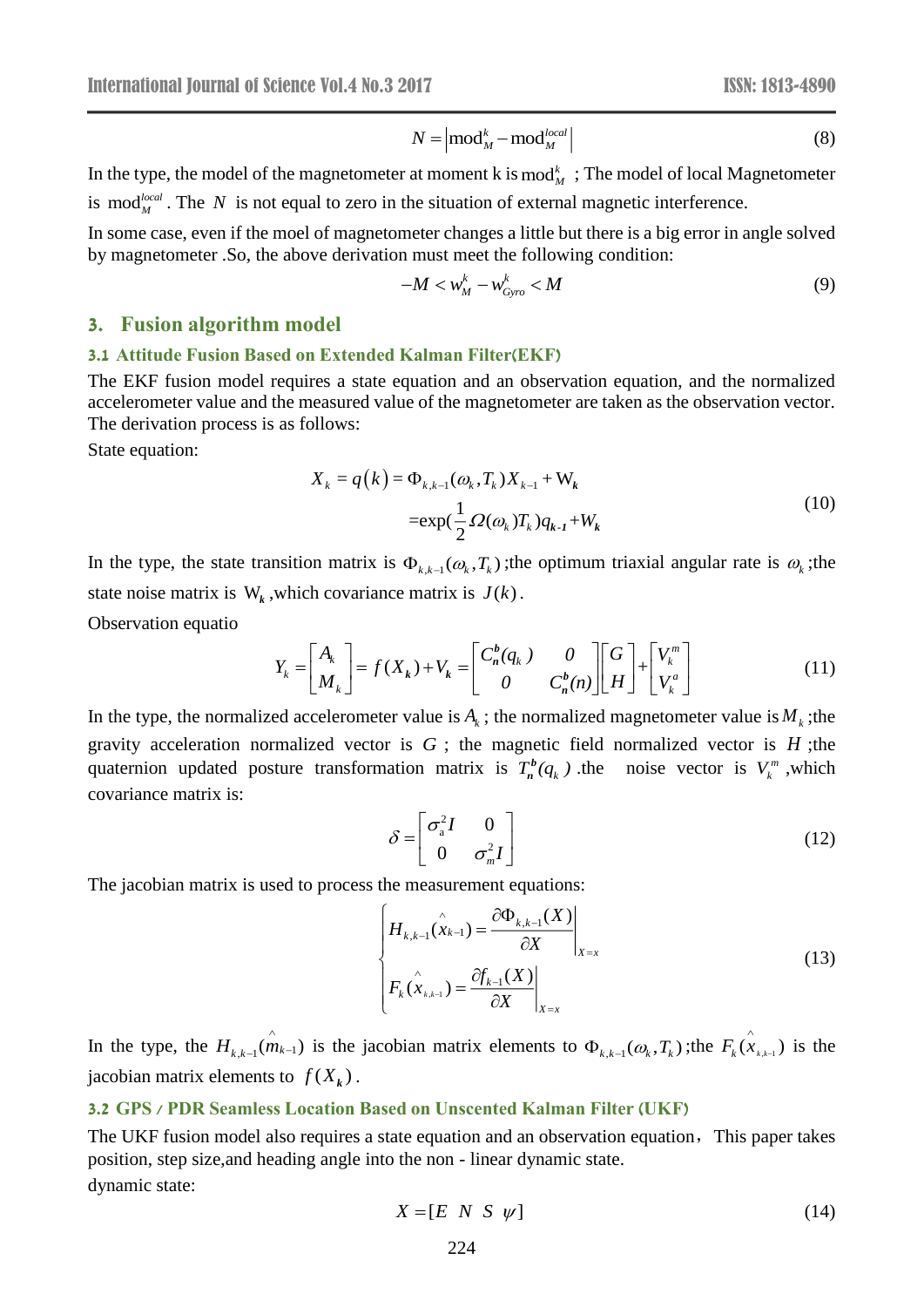$$
Y = [Y_{GPS} \ Y_{PDR}] \tag{15}
$$

 $Y = [Y_{GPS} Y_{PDR}]$ <br>
d by GPS is  $Y_{G.}$ <br>
d by GPS is  $Y_{G.}$ <br>
E; the north dis<br>
is as follows.<br>  $\hat{X}_0 = E(X_0 -$ <br>  $\zeta_0 = \hat{X}_k$ <br>  $\hat{Y}_k + [\sqrt{(N + \lambda)}]$ <br>  $\hat{X}_k - [\sqrt{(N + \lambda)}]$ <br>  $W_0 = \frac{\lambda}{N + \lambda}$ <br>  $W_i = \frac{1}{2(N + \lambda)}$ <br>  $\lambda_{k|k-1} = f(\lambda_{k-1},$ <br> In the type, the position information soluted by GPS is  $Y_{\text{GPS}}$ ; the position information soluted by EKF is  $Y_{PDR}$ ; the east direction coordinates is E; the north direction coordinates is N; the step length is *S* ; the heading is  $\psi$ . The specific process is as follows.

 $\wedge$ 

Status of the initial conditions:

$$
X_0 = E(X_0) \tag{16}
$$

$$
P_0 = E[(X_0 - \hat{X}_0)(X_0 - \hat{X}_0)^T]
$$
\n(17)

Solution of the sigma points:

$$
\xi_0 = \hat{X}_k \tag{18}
$$

$$
\xi_i = \hat{X}_k + \left[\sqrt{(N+\lambda)P_k}\right]_i \quad i=1,\dots,N
$$
\n(19)

$$
\xi_{i+N} = \hat{X}_k - \left[ \sqrt{(N+\lambda)P_k} \right]_i \quad i = N+1, ..., 2N \tag{20}
$$

Calculation of the weighting factor:

$$
W_0 = \frac{\lambda}{N + \lambda} \tag{21}
$$

$$
W_i = \frac{1}{2(N+\lambda)}\tag{22}
$$

Equation of time update:

$$
\lambda_{k|k-1} = f(\lambda_{k-1}, u_{k-1})
$$
\n(23)

$$
\hat{X}_{k|k-1} = \sum_{i=1}^{2N+1} \delta_i^m \lambda_{i,k|k-1}
$$
 (24)

$$
P_{k|k-1} = \sum_{i=1}^{2N+1} \delta_i^c [\lambda_{i,k|k-1} - \hat{X}_{k|k-1}] [\lambda_{i,k|k-1} - \hat{X}_{k|k-1}]^T + R_{\nu}
$$
 (25)

$$
Y_{k|k-1} = H(\lambda_{k|k-1})
$$
\n<sup>(26)</sup>

$$
\hat{Y}_{k|k-1} = \sum_{i=1}^{2N+1} \delta_i^m Y_{i,k|k-1}
$$
\n(27)

Equation of state update:

$$
P_{\bar{Y}_k} = \sum_{i=1}^{2N+1} \delta_i^c [Y_{i,k} - \bar{Y}_k] [Y_{i,k} - \bar{Y}_k^-]^T + R_n
$$
 (28)

$$
P_{X_k Y_k} = \sum_{i=1}^{2N+1} \delta_i^c [\lambda_{i,k|k-1} - \hat{X}_{k|k-1}] [Y_{i,k} - \overline{Y}_k]^T
$$
 (29)

$$
K_k = P_{X_k Y_k} P_{Y_k}^{-1} \tag{30}
$$

$$
\hat{X}_{k} = \hat{X}_{k,k-1} + K_{k}(Y_{k} - \hat{Y}_{k})
$$
\n(31)

$$
P_k = P_k^- - K_k P_{\bar{Y}_k \bar{Y}_k} K_k^T
$$
 (32)

According to the state equation(14) and the observation equation(15), the time system state estimate  $\hat{X}_k$  can be obtained by setting a certain filter initial value.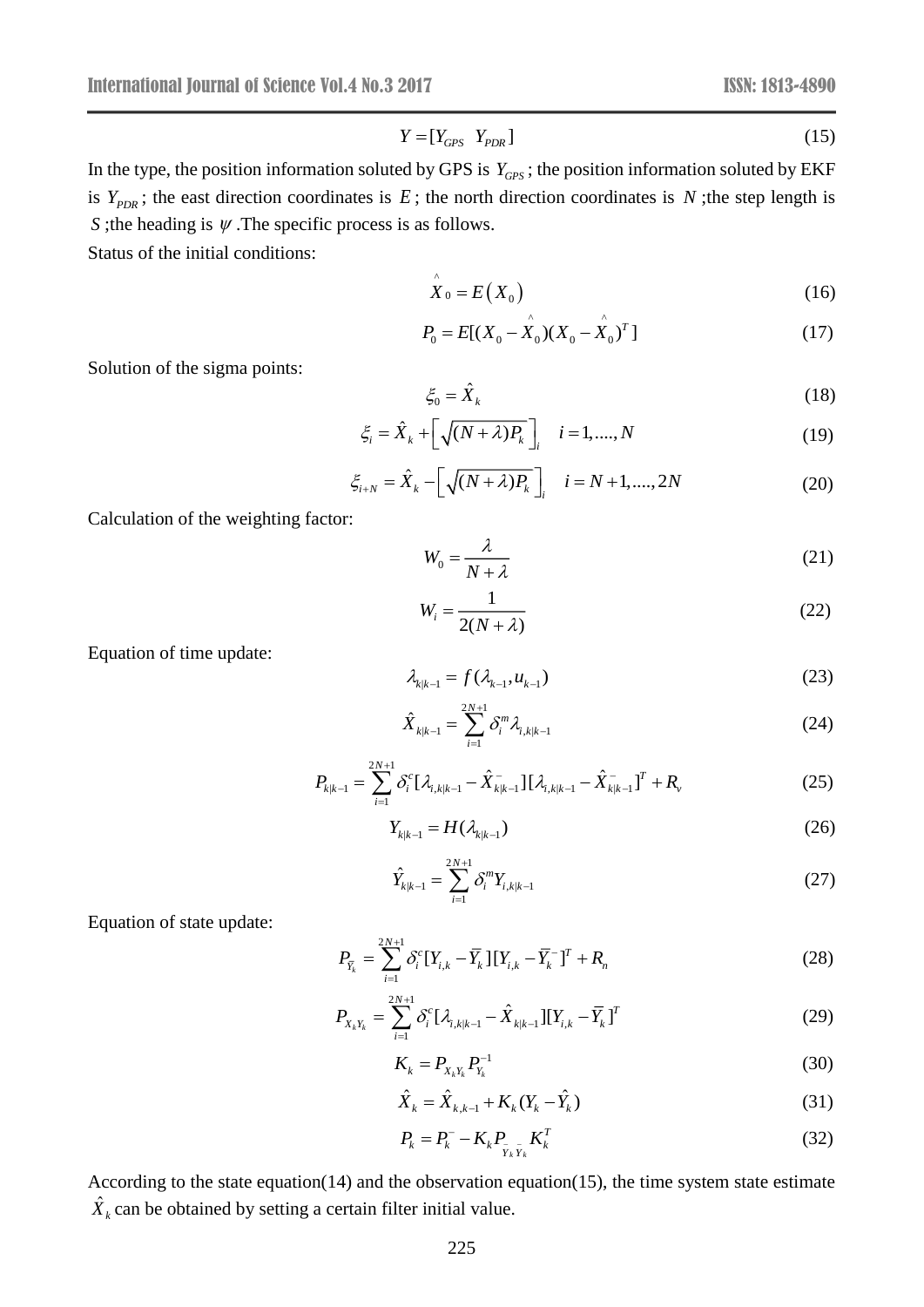### **4. Experimental result and analysis**

In order to verify the validity of algorithm, the paper conducts an indoor static experiment and an outdoor experiment.The static test can verify the system error which is equal to the coordinate subtracted from the theoretical coordinates. The comparison between GPS and EKF/UKF in static experiment is shown in Fig. 2.



Fig.2 The comparison between GPS and EKF/UKF

The table 1 collects the values of the error of Fig 2.

|  | Table 1. The statistics of error |  |
|--|----------------------------------|--|
|  |                                  |  |

|            |                | Maximum error | Average error |  |
|------------|----------------|---------------|---------------|--|
| longgitude | <b>GPS</b>     | 17.64m        | 8.82m         |  |
|            | <b>EKF/UKF</b> | 5.26m         | 4.57m         |  |
| latitude   | GPS            | 16.83m        | 7.58m         |  |
|            | <b>EKF/UKF</b> | 6.84m         | 3.45m         |  |

Then, an outdoor experiment was conduct to verify the validity of seamless positioning algorithm. Fig. 3 is the real walking route, and fig. 4 represent the graphical results of there positioning methods. Each step is represented by a symbol (green, red or blue), being completely coloured when positioning has been applied.



Fig. 3 Real walking route